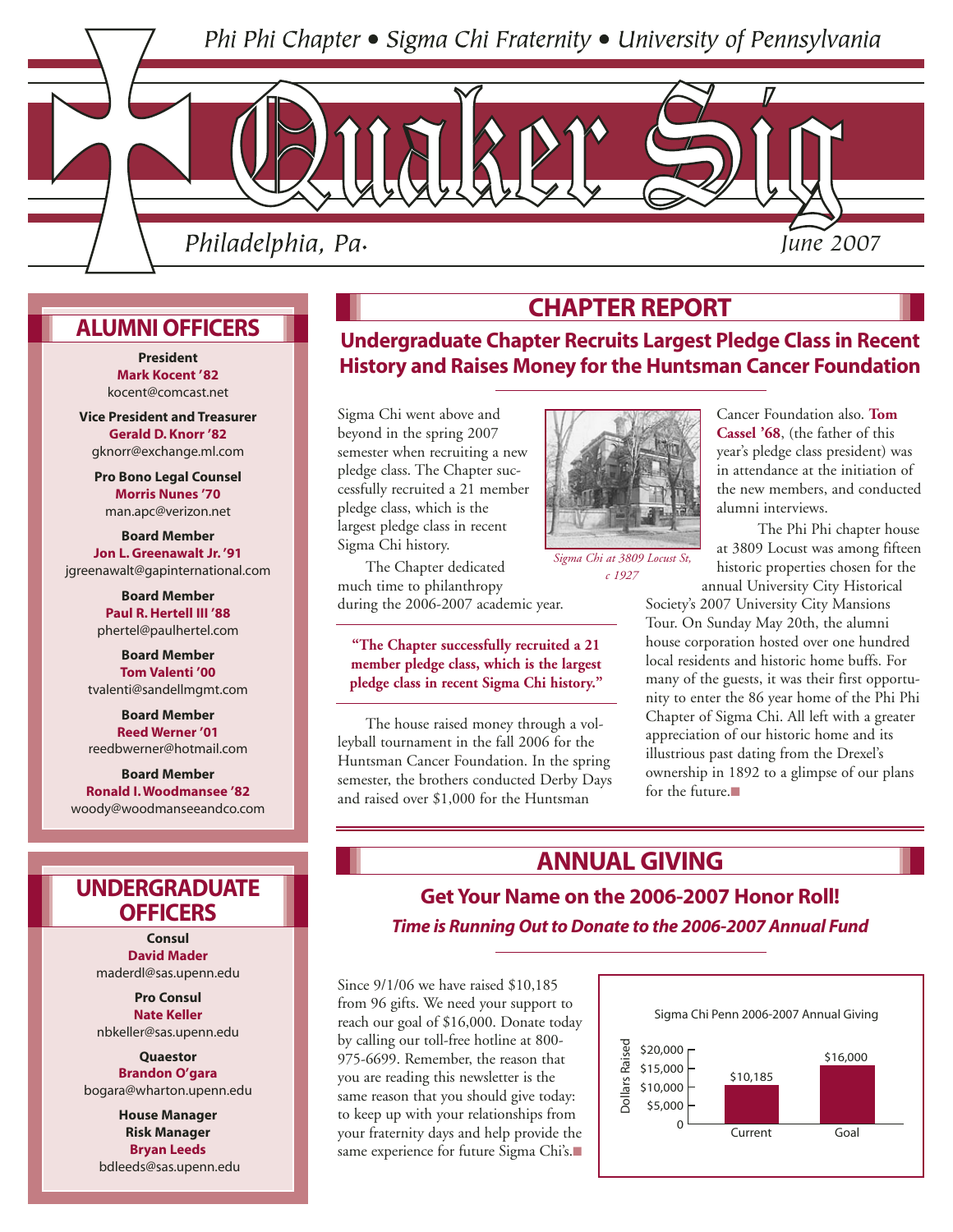## **Building a Volleyball Court and Friendships that Will Last a Lifetime** *Some of the Experiences that Joe Sheetz '89 Wants to Share with Future Generations* **ALUMNI PROFILE JOSEPH SHEETZ '89**

#### **Q: Why did you join Sigma Chi?**

A: Shortly after I hit campus, I met **Jeff Bukowski '87**. Jeff and **Matt Millan '87** spent a lot of time with **Jon Rice '89** and I during the rush process. I give the credit to Jeff and Matt, as well as a great group of pledges that I hit it off with from day one.

## **Q: What was your favorite memory of Sigma Chi?**

A: There are way too many to pick from and some I should probably keep out of print. If I had to say, I would pick my initiation or the summer we built the volleyball court next to the house.

## **Q: What type of influence has the fraternity experience had on your life?**

A: I developed friendships that will last a lifetime. Beyond that, I learned quite a bit about dealing with people, budgets, conflict resolution, etc. that helps me in my career and in my personal life, even 18 years later.

#### **Q: With whom do you stay in contact?**

A: I talk with **Jeff Bukowski '87** fairly often. I actually trust **Matt Hipps '91** with some of my investments. **Heath Long '88** lives about 20 minutes away and I see him from time to time. We have a pretty good email chain within the classes of '89, '90, and '91 that keeps us up to date on each other's lives.

## **Q: Tell us about your family.**

A: I met my wife Wendy when I was working for a consulting firm in suburban Philly. We have a daughter Delaney, 11, and a son Casey, 8. We live in Altoona, Pa., which is my hometown and headquarters for Sheetz, Inc.



*Joseph Sheetz '89*

#### **Q: What other activities or organizations were you involved with during your college days?**

A: A lot of my college experience revolved around the fraternity. I spent time serving as Steward and Quaestor, and enjoyed every minute of it.

## **Q: Did you have a nickname? If so, what was it and how did you get it?**

A: Not sure who gets the credit for the nickname I had. I don't hear it much anymore but they called me "Satin" as in satin sheets.

## **Q: Did you live at the house? If so, who were your roommates? Tell us a memorable time with them.**

A: I lived in the house for 3 years. Sophomore year I lived with **Jon Rice '89** who lived next to me in the freshman dorms. Junior year I lived with **Ed Lukas '89**. Senior year I had a single. We had such a tight class that it really did not matter who you roomed with. It was like one big (although sometimes dysfunctional) family. We took many trips to Atlantic City, many drives out to the suburbs or down to Pat's and Geno's for late-night

cheesesteaks. There were way too many good times to list them all.

#### **Q: What do you do for a living?**

A: I am EVP of Finance and Real Estate for Sheetz, Inc. We own and operate 330 convenience stores in PA, MD, WV, VA, OH, and NC. I handle finance, accounting, technology, and real estate.

## **Q: What affiliations do you currently have and/or public service do you participate in?**

A: I just finished my term as President of the Blair County Chamber of Commerce. I am Vice-Chairman of the Altoona Blair County Development Corporation, and I am Chairman of the Board of Trustees at Mount Aloysius College. I am also President of the local Little League.

## **Q: What hobbies do you enjoy?**

A: When I find the time, I like to golf.

## **Q: What are your goals for the next few years?**

A: I would like to continue to grow the family business and provide opportunities for our employees and for our younger family members.

## **Q: Why do you feel that it is important to support Sigma Chi at Penn?**

A: All of the Phi Phi Brothers would tell you that Sigma Chi was a very important part of their college experience and in many ways, a part of helping them become men. There are future generations of leaders yet to step onto campus and we should make sure they have the same opportunities that we enjoyed.■

## **WEB REGISTRATION**

## **Register on Newly Upgraded Web Site to Access Member Directory, Alumni Updates, Photo Albums and More!**

## **Are you registered on www.phiphi-sigmachi.org?**

Follow these instructions for your first time login to the site.

- Go to www.phiphi-sigmachi.org and click on the First Time Login link in the upper left corner, and type in your last name.
- Once you select your record, you'll be asked to enter your Member ID, which can be found above your name and address on this mailing, or in our monthly eLetters. Your

username will be your email address.

• You can set the site to remember your password for next time, so there's no need to log in every time you visit.

If you any trouble with the registration process, click the Tech Support button at the top of the screen.■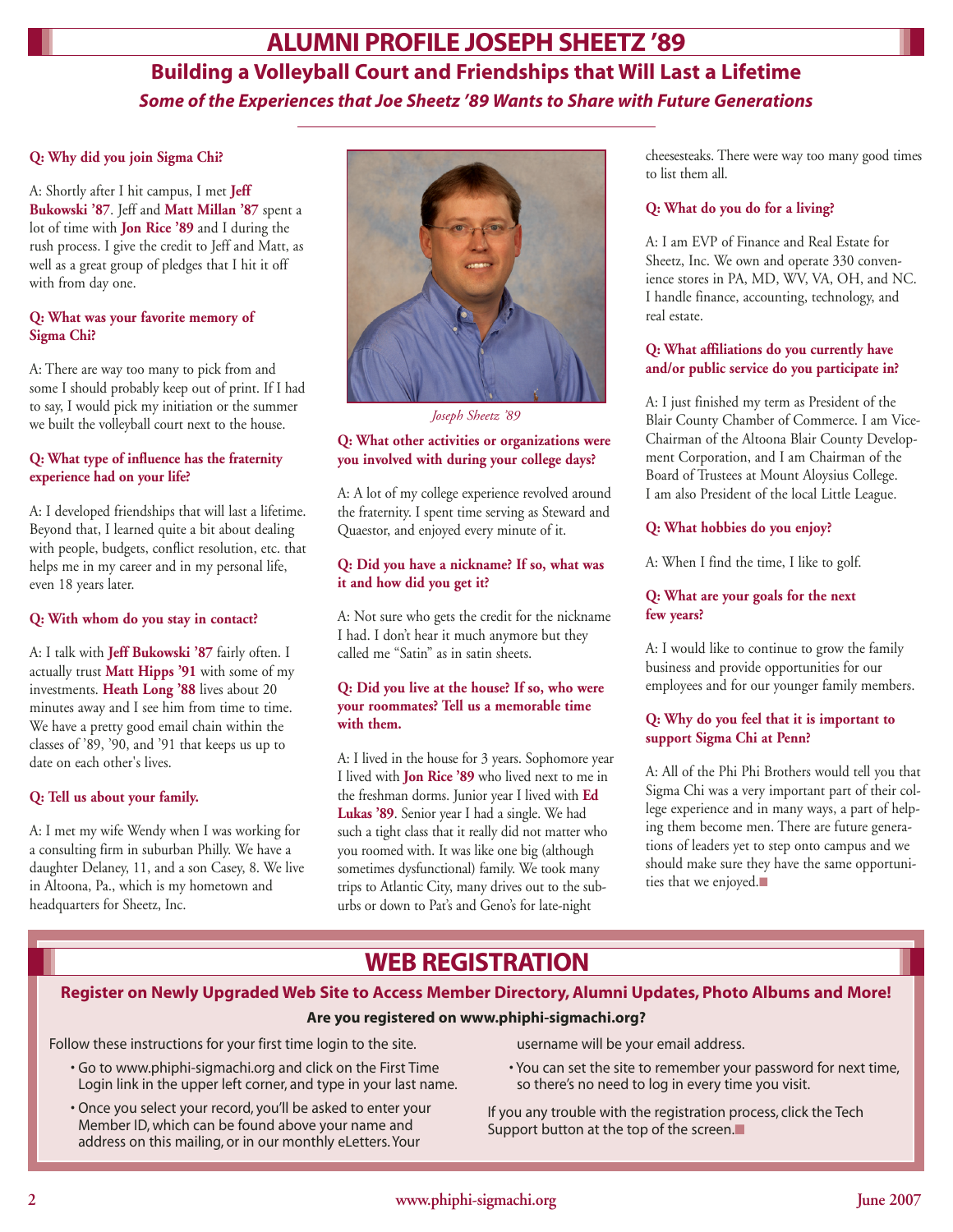## **CHAPTER ETERNAL**

## **Brother Richard "Quig" Kress '50 Will Be Remembered for His Enthusiasm, Passion and Great Accomplishments** *Kress Leaves a Great Legacy to Inspire Other Sigma Chi's*

**Richard "Quig" Kress '50**, former president of Norelco, died October 14, 2006 in Greenwich, Ct. He was 78.

As President of Norelco, the consumer products division of North American Philips Corp., Brother Kress was said to have singlehandedly driven the rotary shaver business throughout the 1970s. During his tenure at Norelco, Brother Kress boosted sales to over \$3.2 billion with 60% of the market share. He had a flair for the dramatic when it came to his annual sales meetings once donning a Patton costume to command his 'troops', another time dressing up as Super Man and flying between

two buildings. But perhaps he was best known as the "Norelco Kid" in his Stetson hat with the Norelco shaver heads hatband.

Born in Lancaster, Pa., he was the son of Charles E. Kress and May Quinn Kress. He graduated with a bachelor's degree from the University of Pennsylvania in 1950 and an MBA from the Wharton School of Business in 1952.

In 1963 he joined North American Philips Corp. as director of advertising. In 1971 he was elected President of Norelco Consumer Products Division of North American Philips Corp. He retired in 1986. Brother Kress received numerous awards for his service to N.V. Philips Corp. including being elected "Tax Free Citizen for Life" in Drachten, Holland and having a tulip named after him by Queen Juliana of The Netherlands.

He was a member of the Monomoy Yacht Club in Chatham, MA and the founder of the Connecticut River Foundation in Essex, CT.

Brother Kress will be missed by his Sigma Chi brothers.■

# **'70s '80s**

## **Morris A. Nunes '70**

(7913 Cypress Grove Ln, Cabin John, MD, 20818; man.apc@verizon.net)

I am pleased to report that four years of widowerhood came to an end on January 6, 2007 when I married Ruth Peterson Warsoff, formerly of New York City. Additionally, my son, Ryan, graduated in May from Penn. Meanwhile, I was delighted to attend the EX initiation of my nephew, Jarrett P. Ross, at Phi Phi and pin the white cross on him in November 2006.

# **ALUMNI UPDATES**

## **James R. Goodfield '84**

(9 Hawthorne Pl., Apt. 17-M, Boston, MA, 02114-2343; jimgoodfield@hotmail.com) I am loving city life in Boston and spending time with my wife and two girls (7 and 4). It would be great to hear from any brothers passing through on business (glad to catch up with **John Gallop '83**, **John Weinkopf '84** and **Robert "Bob" Ziehl '85** this past year).■

## **What's New With You?**

Your submissions are needed for future issues of The Quaker Sig and our Web site at www.phiphi-sigmachi.org. Do you know of a brother that would be a great candidate for a profile in our next newsletter? Do you have exciting news to share with the brotherhood? Please email all profile nominations and alumni updates to content@affinityconnection.com (make sure to mention they are for Sigma Chi at Penn) or post them directly to the web.■

## **PHOTO ARCHIVE**

## **Revisit Your Past By Checking Out Our Photo Archives**

Wouldn't you like to see photos of you and your friends on our Web site? You can make that happen by submitting them today. Visit www.phiphi-sigmachi.org and upload your photos to your profile or send them to content@affinityconnection. Photos submitted to content@affinityconnection.com will be posted in the Group Photos albums and will be accessible to all members. Make sure to mention they are for Sigma Chi at Penn. ■